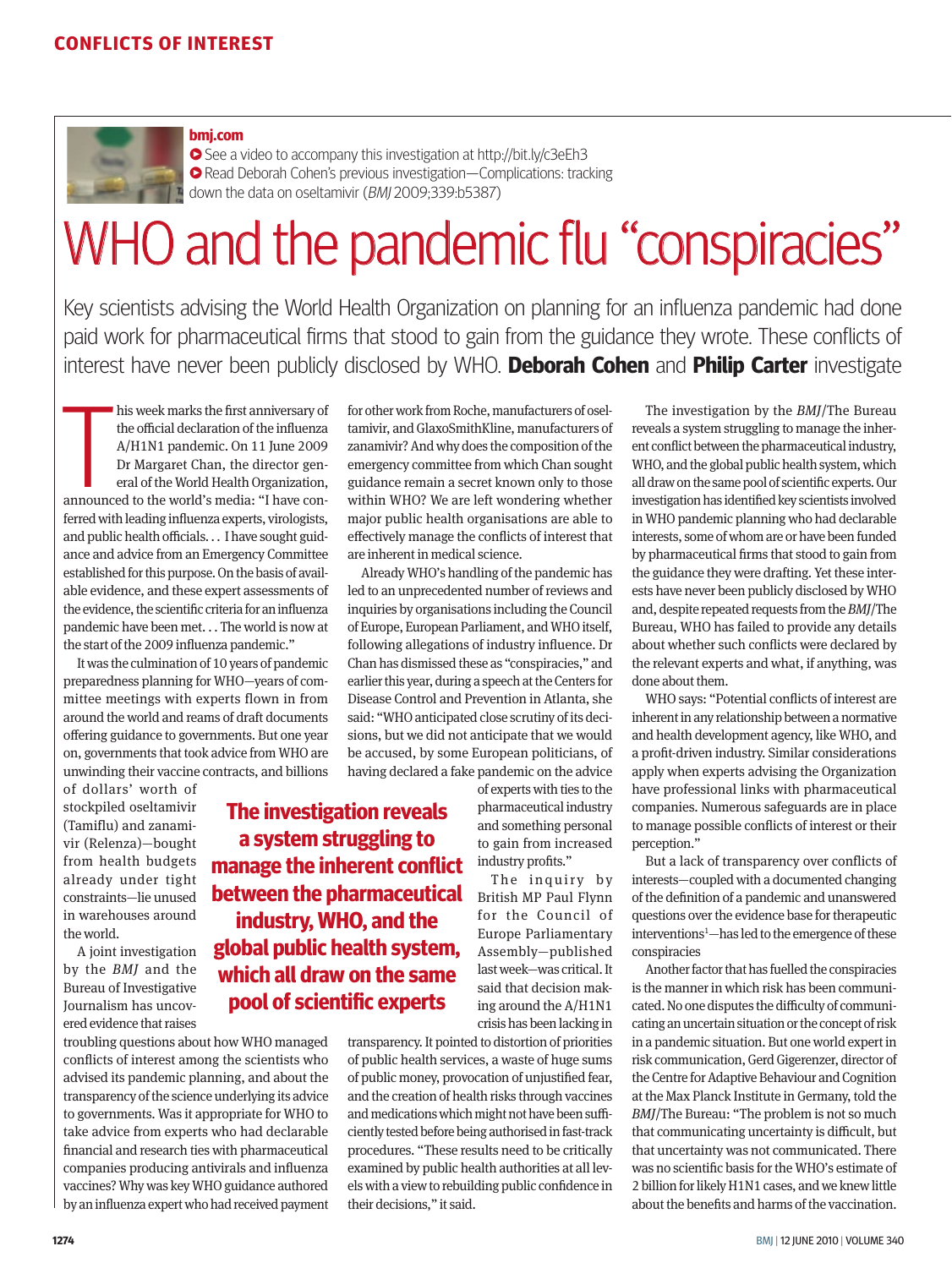## **Conflicts of Interest**



**The 2004 WHO pandemic guidelines advised governments to stockpile antivirals. No conflict of interest statements were published**



**A year ago this week, WHO's director general, Margaret Chan, declared that an influenza pandemic had broken out**



**Billions of dollars' worth of antivirals, such as oseltamivir and zanamivir, have been stockpiled on WHO's recommendation**

at a Roche sponsored symposium in 1998. His role at that time was in the WHO Division of Viral Diseases. Dr Lavanchy has declined to comment.

In 1999 other members of the European Scientific Working Group on Influenza included Professor Karl Nicholson of Leicester University, UK, and Professor Abe Osterhaus of Erasmus University in the Netherlands. These two scientists are also identified in Roche marketing material seen by this investigation which was produced between 1998 and 2000. Professor Osterhaus told the *BMJ* that he had always been transparent about any work he has done with industry. Professor Nicholson similarly has consistently declared his connections with pharmaceutical companies, for example, in papers published in journals such as the *BMJ* and *Lancet*.

Both experts were also at that time engaged in a randomised controlled trial on oseltamivir supported by Roche. The trial was subsequently published in the *Lancet* in 2000.<sup>3</sup> It remains one of the main studies supporting oseltamivir's effectiveness—and one that was subsequently shown to have employed undeclared industry funded ghostwriters.<sup>1</sup>

The influence of the European Scientific Working Group on Influenza would continue as the decade wore on and the calls for pandemic planning became more strident. Founded in 1992, this "multidisciplinary group of key opinion leaders in influenza aims to combat the impact of epidemic and pandemic influenza" and claims links to WHO, the Robert Koch Institute, and the European Centre for Disease Prevention and Control, among others.4 Despite the group's claims of scientific independence its 100% industry funding does present a potential conflict of interest. One if its roles is to lobby politicians, as highlighted in a 2009 policy document.<sup>5</sup>

At a pre-pandemic preparation workshop of the European Scientific Working Group on Influenza in January last year, Professor Osterhaus said: "I can tell you that ESWI is working on that idea [that is, convincing politicians] quite intensively. We have contact with MEPs [members



**Speaking at the Centers for Disease Control this year, Dr Chan dismissed allegations of industry influence on WHO as "conspiracies"**



**Paul Flynn MP said there had been a distortion of public health priorities and a waste of public money** 

of the European Parliament] and with national politicians. But it is they who have to decide at the end of the day, and they will only act at the request of their constituencies. If the latter are not prompted, nothing will happen."

The group's policy plan for 2006-10 specifically stated that government representatives needed to "take measures to encourage the pharmaceutical industry to plan its vaccine/antivirals production capacity in advance" and also to "encourage and support research and development of pandemic vaccine" and to "develop a policy for antiviral stockpiling." It also added that government representatives needed to know that "influenza vaccination and use of antivirals is beneficial and safe." It said that the group provided "evidence based, palatable information"; and also "networking/exchange with other stakeholders (eg, with industry in order to establish pandemic vaccine and antivirals contracts)." In the meantime, in Roche's own marketing plan, one goal was to "align Roche with credible third party advocates". They "leveraged these relationships by enlisting our third-party partners to serve as spokespeople and increase awareness of Tamiflu and its benefits."6

Tarbara Mintzes, assistant professor in the Department of Pharmacology and Therapeutics at the University of British Columbia, is currently part of a group working with Health Action International and WHO developing curricula for medical and pharmaceutical students on drug promotion and interactions with the industry, including conflicts of interest. She thinks that caution is advised when working with medical bodies of this sort.

"It is legitimate for WHO to work with industry at times. But I would have concerns about involvement with a group that looks like it is for independent academics that is actually mainly industry funded," she said, adding: "The Institute of Medicine has raised concerns about the need to have a firewall with medical groups. To me this does not sound like an independent group, as it is mainly funded by manufacturers."

The WHO maintained this 2 billion estimate even after the winter season in Australia and New Zealand showed that only about one to two out of 1000 people were infected. Last but not least, it changed the very definition of a pandemic."

WHO for years had defined pandemics as outbreaks causing "enormous numbers of deaths and illness" but in early May 2009 it removed this phrase—describing a measure of severity—from the definition.2

outes to the Council of Europe's criticisms can be traced back to 1999, a pivotal year in the influenza world. In April that year WHO—spurred on by the 1997 chicken flu outbreak in Hong Kong—began to organise itself for a outes to the Council of Europe's criticisms can be traced back to 1999, a pivotal year in the influenza world. In April that year WHO—spurred on by the 1997 chicken flu outbreak in Hong drew up a key document, *Influenza Pandemic Plan: The Role of WHO and Guidelines for National and Regional Planning*.

WHO's first influenza pandemic preparedness plan was stark in the scale of the risk the world faced in 1999: "It is impossible to anticipate when a pandemic might occur. Should a true influenza pandemic virus again appear that behaved as in 1918, even taking into account the advances in medicine since then, unparalleled tolls of illness and death would be expected."

In the small print of that document it states: "R Snacken, J Wood, L R Haaheim, A P Kendal, G J Ligthart, and D Lavanchy prepared this document for the World Health Organization (WHO), in collaboration with the European Scientific Working Group on Influenza (ESWI)." What this document does not disclose is that ESWI is funded entirely by Roche and other influenza drug manufacturers. Nor does it disclose that René Snacken and Daniel Lavanchy were participating in Roche sponsored events the previous year, according to marketing material seen by the *BMJ*/The Bureau.

Dr Snacken was working for the Belgian ministry of public health when he wrote about studies involving neuraminidase inhibitors for a Roche promotional booklet. And Dr Lavanchy, meanwhile, was a WHO employee when he appeared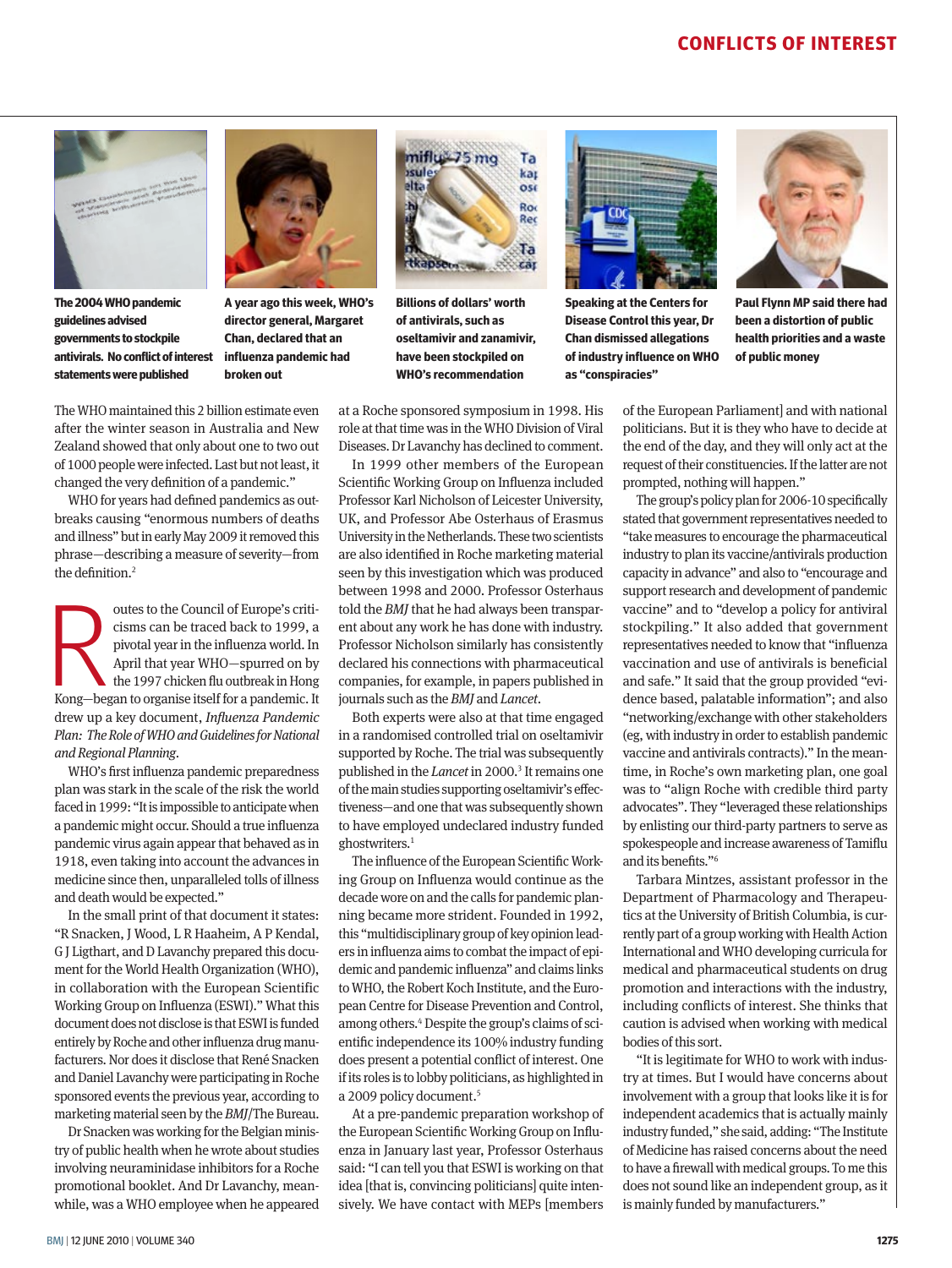She also thinks that there is a difference between the conflict of interest in having a clinical trial funded by a company and the conflict of interest in being involved in marketing a drug—for example, on a paid speakers bureau or in marketing material. "Some academic medical departments, for example Stanford University, have banned staff from being involved in marketing or being on a paid speakers bureau," she said.

The presence of leading influenza scientists at promotional events for oseltamivir reflected not just the concern of an impending pandemic, but the excitement over the potential of a new class of drugs—neuraminidase inhibitors—to offer treatment and protection against seasonal influenza.

In 1999 two new drugs first came to market: oseltamivir, from Roche; and zanamivir, manufactured by what is now GlaxoSmithKline. The two drugs would battle it out over the coming years, with oseltamivir—aided by its oral administration—trumping its rival in global sales as the decade wore on.

The potential was quickly grasped. Indeed, that year Professor Osterhaus published an article proposing the use of neuraminidase inhibitors in pandemics: "Finally, during a possible future influenza pandemic, in view of their broad reactivity against influenza virus neuraminidase subtypes and the expected lack of sufficient quantities of vaccine, the new antivirals will undoubtedly have an essential role to play in reducing the number of victims."7

He also warned that antivirals should not be seen as a replacement for vaccinations. "Close

**Response on bmj.com**

ry, Helsinki

**"It is sad to see that even in April 2010, WHO has not changed the policies to be more open regarding the publication of financial ties of WHO's advisors"**  Jyrki Kuoppala, chairman, Rokotusinfo

**• To submit a rapid response, go** to any article on bmj.com and click

"respond to this article."

collaboration and consultation between, on the one hand, companies marketing influenza vaccines and, on the other, those marketing antivirals will therefore be absolutely essential. It is important that a clear and uniform message indicating the complementary roles of vaccines and antivirals is delivered."

That article appeared in the European Scientific

Working Group on Influenza's bulletin of April 1999; Professor Osterhaus signs off with the affiliation of WHO National Influenza Centre Rotterdam, The Netherlands.

Other experts soon followed suit—recommending the role neuraminidase inhibitors could play in any future pandemic—in both the academic literature and in the general media.

#### Food and Drug Administration

While the excitement over these drugs fuelled scientific symposiums, the US Food and Drug Administration (FDA) was less than convinced. The *BMJ*/The Bureau has since spoken to people from within the American and European drug regulators, the FDA and the European Medicines Agency (EMEA), who said that both regulators struggled with the paucity of the data presented to them for zanamivir and oseltamivir, respectively, during the licensing process. At the end of last year, the *BMJ* called for access to raw data for key public health drugs after the Cochrane Collaboration found the effectiveness of the drugs impossible to evaluate.<sup>8</sup> The group are continuing to negotiate access to what they say they need to fully assess the effectiveness of antivirals.

In the US, the FDA first approved zanamivir in 1999.9 Michael Elashoff, a former employee of the FDA, was the statistician working on the zanamivir account. He told the *BMJ* how the FDA advisory committee initially rejected zanamivir because the drug lacked efficacy.

After Dr Elashoff's review (he had access to individual patient data and summary study reports) the FDA's advisory committee voted by 13 to 4 not to approve zanamivir on the grounds that it was no more effective than placebo when the patients were on other drugs such as paracetamol. He said that it didn't reduce symptoms even by a day.

"When I was reviewing the data, I tried to replicate the analyses in their summary study reports. The issue was not of data quality, but sensitivity analyses showed even less efficacy," he said. "The safety analysis showed there were safety concerns, but the focus was on if Glaxo had demonstrated

> efficacy." Dr Elashoff's view was that zanamivir was no better than placebo—and it had side effects. And when the FDA medical reviewer made a presentation, her conclusion was that it could either be approved or not approved. It was a fairly

> experts on the FDA's advisory committee and much of the discussion hinged

on why a drug that looked so promising in earlier studies wasn't working in the largest trials in the US. One hypothesis was that people in the US were taking other drugs for symptomatic relief that masked any effect of zanamivir. So zanamivir might have no impact on symptoms over and above the baseline medications that people take when they have influenza.

Two other trials—one in Europe and one in Australia— showed a bit more promise. But there was a very low rate of people taking other medications. "So in the context of not being allowed to take anything for symptomatic relief, there might be some effect of Relenza. But in the context of a typical flu, where you have to take other things to manage your symptoms, you wouldn't notice any effect of Relenza over and above those other things," Dr Elashoff said. The advisory committee recommended that the drug should not be approved.

Nevertheless, FDA management decided to overturn the committee's recommendation.

"They would feel better if there was something on the market in case of a pandemic. It wasn't a scientific decision," Dr Elashoff said.

While Dr Elashoff was working on the zanamivir review, he was assigned the oseltamivir application. But when the review and the advisory committee decided not to recommend zanamivir, the FDA's management reassigned the oseltamivir review to someone else. Dr Elashoff believes that the approval of zanamivir paved the way for oseltamivir, which was approved by the FDA later that year.

**I**<br>Ifor n Europe the EMEA was similarly troubled by the evidence for oseltamivir. By early 2002 Roche had sought a European Union-wide licence from the EMEA. It was a lengthy process, taking three meetings of the Committee for Medicinal Products for Human Use as well as expert panels, according to one of the two rapporteurs, Pekka Kurki of the Finnish Medicines Agency. Echoing the Cochrane Collaborations's 2009 findings<sup>6</sup> Kurki told us: "We discussed the same issues that are still discussed today: does it show clinically significant benefits in treatment and prophylaxis of flu and what was the magnitude of the benefits presented in the RCTs? Our assessment and Cochrane's in 2009 are very similar with regard to the effect size in RCTs. The data show that the effects of Tamiflu were clear but not very impressive.

"What was unclear and is still unclear is what is the impact of Tamiflu on serious complications. Circulating influenza was very mild when Tamiflu was developed and therefore it is very difficult to say anything about serious complications. The data did not clearly show an effect on serious complications—it was not demonstrated by the RCTs."

In documents obtained under the freedom of information legislation, two of the experts who provided opinions during the EMEA licensing process have also featured in Roche marketing material: Annike Linde and Rene Snacken. In Dr Snacken's EMEA presentation dated 18 February 2002, he discussed the need for chemoprophylaxis and called for the use of oseltamivir during a pandemic. He made his presentation as a representative of the Belgian Ministry of Public Health. At the time Dr Snacken was also "liaison officer"

borderline drug.

There were influenza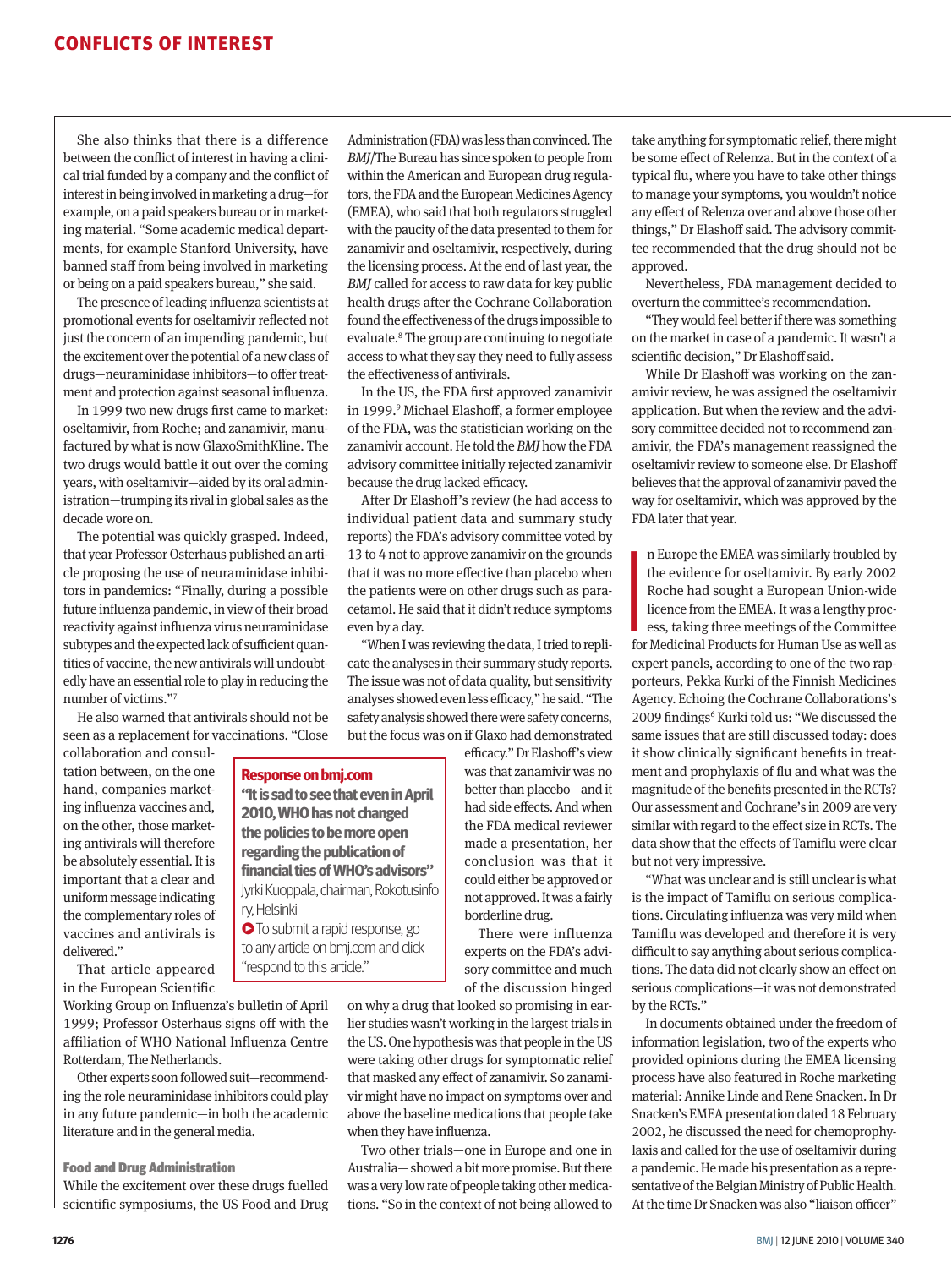

**Marketing material for Tamiflu sent to the BMJ/The Bureau shows influential influenza experts had a relationship with Roche** 



**Rene Snacken, a Belgian public health official, appeared at Roche promotional events. He helped draft the first WHO pandemic plan and gave evidence to the EMEA about oseltamivir**



**The European Scientific Working Group on Influenza is an industry funded society. It claims links to WHO and the ECDC. It also lobbies governments**



**Albert Osterhaus, from Erasmus University, appeared in a Tamiflu sponsored symposium while working for WHO. He says he has always been transparent about his industry links**



**Swedish state epidemiologist, Annika Linde, has had financial connections to Roche. She gave evidence to the EMEA while linked to Roche. She says she didn't keep any money.** 

for the European Scientific Working Group on Influenza. He also played a key role in the Belgian government during its pandemic planning, and he later became a senior expert at the Preparedness and Response Unit, European Centre for Disease Prevention and Control.

 Annike Linde has confirmed in an email that she has had connections with Roche over a number of years. She made a presentation to the EMEA on "influenza surveillance" in her capacity as a representative of the Swedish Institute for Infectious Disease. Again, it is not clear what, if anything, she declared to the EMEA concerning her previous relationship with Roche.

 Dr Linde, now the Swedish state epidemiologist, has told the *BMJ*/The Bureau that she received payments from Roche International in respect of various pieces of work she did for the company until 2002. She has subsequently given occasional lectures for Roche Sweden. All money she has received from Roche was given, Dr Linde says, to the Swedish Institute for Infectious Disease Control.

We asked the scientists whether they declared their relationship with Roche at the time to the EMEA. Neither has answered that question entirely satisfactorily. Dr Snacken has not replied to repeated emails posing this question. Dr Linde responded by telling the *BMJ*/The Bureau: "We contribute with our expertise to the regulatory agencies when asked. When we do so, a declaration of interest, where e.g. participation at advisory meetings at Roche, is given and evaluated by the regulatory agency." The *BMJ*/The Bureau requested Linde and Snacken's declaration of interest statements for the 2002 meeting from the EMEA unider the Freedom of Information Act. The EMEA was unable to provide statements for those particular people at that time.

#### Developing the guidelines

In October 2002 WHO convened a meeting of influenza experts at its Geneva headquarters. Their purpose was to develop WHO's guidelines

for the use of vaccines and antivirals during an influenza pandemic.

Included at this meeting were representatives from Roche and Aventis Pasteur and three experts who had lent their name to oseltamivir's marketing material (Professors Karl Nicholson, Albert Osterhaus, and Fred Hayden).

Two years later the WHO published a key report from that meeting, *WHO Guidelines on the Use of Vaccines and Antivirals during Influenza Pandemics 2004*. The specific guidance on antivirals, *Considerations for the Use of Antivirals During an Influenza Pandemic*, was written by Fred Hayden. Professor Hayden has confirmed to the *BMJ*/The Bureau in an email that he was being paid by Roche for lectures and consultancy work for the company at the time the guidance was produced and published. He also told us in an email that he had received payments from GlaxoSmithKline for consultancy and lecturing until 2002. According to Prof Hayden: "DOI [declaration of interest] forms were filled out for the 2002 consultation."

The WHO guidance concluded that: "Based on their pandemic response goals and resources, countries should consider developing plans for ensuring the availability of antivirals. Countries that are considering the use of antivirals as part of their pandemic response will need to stockpile in advance, given that current supplies are very limited." Many countries around the world would adopt this guidance.

The previous year Professor Hayden was also one of the main authors of a Roche sponsored study that claimed what was to become one of oseltamivir's main selling points—a claimed 60% reduction in hospitalisations from flu, which the Cochrane Collaboration was later unable to verify.8

Our investigation has also identified relevant and declarable interests relating to the two other named authors of annexes to WHO's 2004 guidelines. Arnold Monto was the author of the annexe dealing with vaccine usage in pandemics. Between 2000 and 2004—and at the time of writing the annexe—Dr Monto had openly declared honorariums, consultancy fees, and research support from Roche, <sup>10-12</sup> consultancy fees and research support from GlaxoSmithKline 10 12- 14; and also research funding from ViroPharma.15

No conflict of interest statement was included in the annex he wrote for WHO. When asked if he had signed a declaration of interest form for WHO, Dr Monto told the *BMJ*/The Bureau: "Conflict of Interest forms are requested before participation in any WHO meeting".

Professor Karl Nicholson is the author of the third annex, *Pandemic Influenza*. According to declarations made by Professor Nicholson in the *BMJ*<sup>16</sup> and *Lancet* in 2003,<sup>17</sup> he had received travel sponsorship and honorariums from GlaxoSmithKline and Roche for consultancy work and speaking at international respiratory and infectious diseases symposiums. Before writing the annexe, he had also been paid and declared ad hoc consultancy fees by Wyeth, Chiron, and Berna Biotech.

Even though the previous year these declarations had been openly made in the *Lancet* and the *BMJ*, no conflict of interest statement was included in the annex he wrote for WHO. Professor Nicholson told the *BMJ*/The Bureau that he last had "financial relations" with Roche in 2001. When asked if he had signed a declaration of interest form for WHO, Prof Nicholson replied: "The WHO does require attendees of meetings, such as those held in 2002 and 2004, to complete declarations of interest."

 Leaving aside the question of what declarations experts made to WHO, one simple fact remains: WHO itself did not publicly disclose any of these conflicts of interest when it published the 2004 guidance. It is not known whether information about these conflicts of interest was relayed privately to governments around the world when they were considering the advice contained in the guidelines.

The year before WHO issued the 2004 guidance, it published a set of rules on how WHO guidelines should be developed and how any conflicts of interest should be handled. This guidance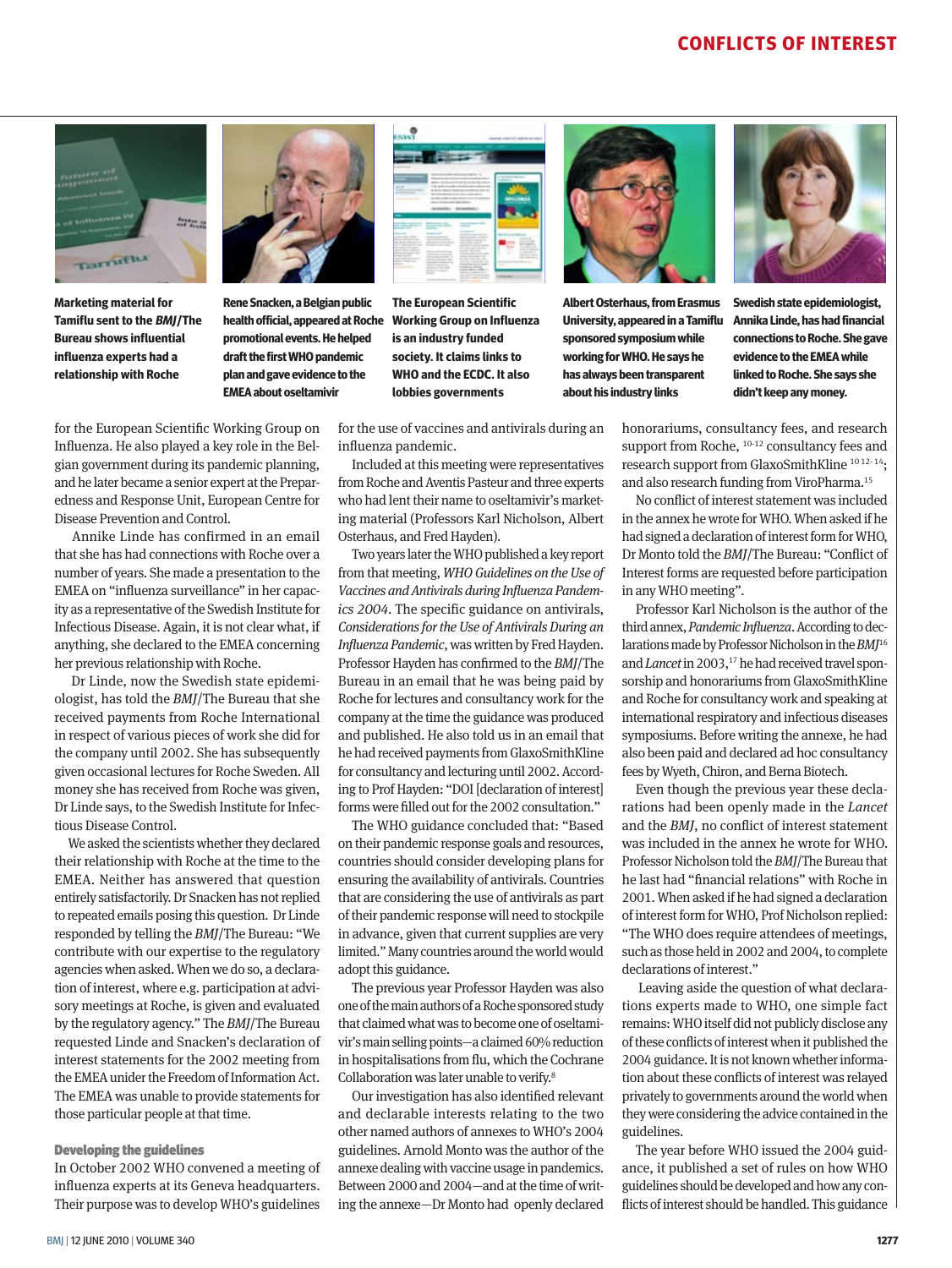included recommendations that people who had a conflict of interest should not take part in the discussion or the piece of work affected by that interest or, in certain circumstances, that the person with the conflict should not participate in the relevant discussion or work at all. The WHO rules make provision for the director general's office to allow declarations of interest to be seen if the objectivity of a meeting has been called into question.18

The *BMJ*/The Bureau has asked WHO for the conflict of interest declarations for the Geneva 2002 meeting and those related to the guidance document itself. WHO told us that the query went directly up to Margaret Chan's office. "WHO never publishes individual DOIs [declaration of interest], except after consultation with the Office of the Director-General. In this case, we put in a request on your behalf but it was not granted. In more recent years, many WHO committees have published summaries of relevant interests with their meeting reports."

In a *BMJ* interview (see film on bmj.com), WHO spokesperson Gregory Hartl reiterated the fact that Dr Margaret Chan, "is very committed personally to transparency." Yet her office has turned down repeated requests for declaration of interest statements and declines to comment on the allegations that authors of the guidelines had declarable interests.

Nevertheless, Prof Hayden told the *BMJ*/The Bureau: "I strongly support transparency in declarations of interest, in part because this allows those reading documents, particularly ones authored by specific individuals (eg, Annexe 5) [the part he wrote], to make their own judgments about the possible relevance of any potential conflicts."

While experts need to work with industry to develop the best possible drugs for illnesses,

> **Response on bmj.com "WHO needs to establish, and enforce, stricter rules of engagement with industry, and we are doing so"** Margaret Chan, director

> general, WHO **O** To submit a rapid response, go to any article on bmj.com and click "respond

to this article"

questions remain about what level of involvement experts with industry ties should have in the formulation of public health policy decisions and guidelines. Professor Nicholson told the *BMJ*/The Bureau: "The WHO and decision makers must be informed of ongoing developments and research findings to ensure that they are as up to date as possible. Some of the most relevant expertise

and information are held by companies or individuals with conflicts of interest. I understand the view that experts with conflicts of interest should not advise organisations such as the WHO. But to exclude such people from discussions could deprive WHO and decision makers of important new information."

But not everyone agrees. Barbara Mintzes is unequivocal about what role they should play. "No one should be on a committee developing guidelines if they have links to companies that either produce a product—vaccine or drug—or a medical device or test for a disease. It would be preferable that there are no financial ties when it comes to making big decisions on public health—for example, stockpiling a drug—and that includes if they have a currently funded clinical trial," she said.

She says that one solution is to consult the experts who are involved in industry, but not put them on any decision making committee. "You need a firewall," she added.

Indeed, Professor Harvey Fineberg, president of the Institute of Medicine and chairman of the panel reviewing WHO's pandemic management, takes a similarly hard line. His own institution went through a detailed review of how they interact with industry and experts with conflicts of interests last year.19 "Sometimes publication of conflict of interests is enough—for example with a journal. But if you are giving expert judgment to influence policy, revealing is not enough," he told the *BMJ*, referring to the Institute of Medicine's policy.

WHO also says that it takes conflicts of interests seriously and has the mechanisms in place to deal with them. But what action does it take and when does it judge a scientist to be too conflicted to play a leading role in the formulation of global health policy? Since WHO has not provided us with an answer to this question, we are left to guess.

As it stands, this situation is the worst possible outcome for WHO, according to Professor Chris Del Mar, a Cochrane reviewer and expert on WHO's Strategic Advisory Group of Experts on Immunization group. "If it proves to be the case that authors of WHO guidance which promoted the use of certain drugs were being paid at the same time by the makers of those drugs for other work they were

> doing for these companies that is reprehensible and should be condemned in the strongest possible terms."

WHO's endorsement of oseltamivir was not lost on Roche. In an advert placed by them for the drug in the main conference programme of the European Scientific Working Group on Influenza's 2005 conference in Malta, it says: "Antivirals will initially be the principal

medical intervention in a pandemic situation and Roche is working as a responsible partner with governments to assist in their pandemic planning." The source reference for this is the *WHO Global Influenza Preparedness Plan*.

Throughout the following years, WHO would appear to have been inconsistent in how it treated conflicts of interest. Updated pandemic plans would continue to be prepared by experts who openly had work funded and acted as consultants to manufacturers of vaccines and antivirals. WHO produced its influenza preparedness plan in 2005, and in 2006 it constituted an interim Influenza Pandemic Task Force. No public declarations of interest have been made and to date no details have been provided by WHO in response to our requests.

WHO's stance that it does not publish declarations of interest from its experts is far from consistent. It is undermined, for example, by the position WHO adopts in relation to the Strategic Advisory Group of Experts on Immunization, its standing vaccine advisory body. Here, contrary to its approach to pandemic planning advisers, WHO does publish summaries of declarations of interest.

hese seeming inconsistencies in WHO's<br>approach to transparency and its han-<br>dling of conflicts of interest extend into<br>the workings of the Emergency Commit-<br>tee formed last year to advise the director<br>general on the pandem hese seeming inconsistencies in WHO's approach to transparency and its handling of conflicts of interest extend into the workings of the Emergency Committee formed last year to advise the director

members are unknown outside WHO. This secret committee has guided WHO pandemic policy since then—including deciding when to judge that the pandemic is over.

WHO says it has to keep the identities secret to protect the scientists. In a phone call to the *BMJ*/The Bureau in March, WHO spokesperson Gregory Hartl explained: "Our general principle is we want to protect the committee from outside influences."

The committee advised the WHO director general on phase changes and temporary recommendations. According to WHO, when the Emergency Committee met to discuss a possible move to a declaration of a pandemic, the meeting additionally included members who represented Australia, Canada, Chile, Japan, Mexico, Spain, the UK, and the US, eight countries that experienced widespread outbreaks at the time.

WHO says all members of the Emergency Committee sign a confidentiality agreement, provide a declaration of interests, and agree to give their consultative time freely, without compensation. However, only one member of the committee has been publicly named: Professor John MacKenzie, who chairs it.

This is a troubling stance: it suggests that WHO considers other advisory groups whose members are not anonymous to be potentially subject to outside influences, and it allows no scrutiny of the scientists selected to advise WHO and global governments on a major public health emergency.

Under the International Health Regulations framework, the membership of the Emergency Committee is drawn from a roster of about 160 experts covering a range of public health areas.